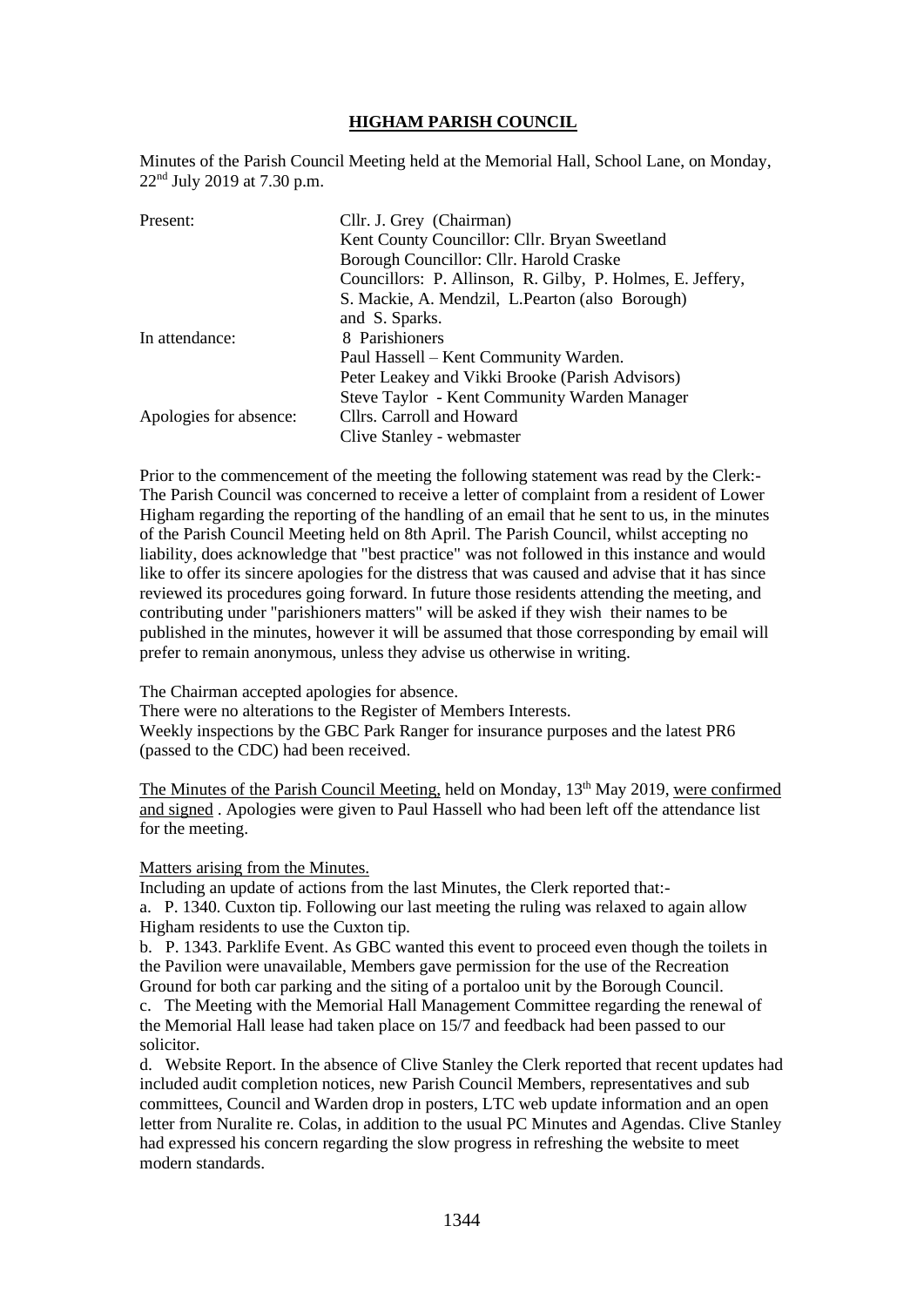It was agreed that the Village Roads, Pavements and Lighting representatives would now be assumed as being part of the Infrastructure Committee.

### Parishioners' Matters.

Ian Rolfe reported that under the terms of the newly created Passenger Benefit Fund, Higham Station had been awarded the sum of £80,000 which could only be spent on capital expenditure projects. This might include such items as providing a defibrillator for the station, secure cycle storage or the widening of pathways but sadly would not be able to achieve any of the current accessibility issues which would be too expensive. The Parish Council agreed to write in support of suggestions made by the Higham Station Passengers Group before the deadline at the end of the month. Members noted that the GTR franchise was due for renewal in 2021.

David Mead enquired if there was any news regarding the receipt of the Local Plan and if the new administration would be less sympathetic to development in the villages. Cllr. Craske confirmed that this document was expected to be received by the end of this year and he had not seen any indication that the villages would be viewed any differently than they had been. David Mead questioned the large carry over figure for the Parish Council reserves. Cllr. Allinson confirmed that the precept had been increased by only 1% this year and that if sub committees did not spend sums allocated to them in the budget this could lead to a misinterpretation in the figures. Members agreed that this should be made clearer to residents next year. David Mead felt that residents would like to know more about individual councillors' reasons for taking on the role of Parish Councillor and what skills they could bring to this office. This was noted and would be discussed further.

## Information Meeting – Nuralite planning application

The Clerk confirmed that the Information Meeting for Parishioners regarding the Nuralite planning application would take place at the Memorial Hall on Wednesday, 4th September commencing at 7.30 p.m. The date had already been sent to all the parents at Higham Primary School via the "parent app" before the school broke up for the summer holidays. A leaflet would be prepared giving details of the meeting and on the reverse some suggested grounds for objection and these would be delivered to every home in the village. In addition, banners would be displayed in prominent places within the village and a copy of the leaflet would be displayed on the Parish Council website and its Facebook page.

To finalise arrangements for the 2019 Higham Gardens for Pleasure Competition Members gave the Clerk their nominations for gardens that they felt should be on the short list for the judging of the 2019 Higham Gardens for Pleasure Competition by Lucy Barker the Plant Area Manager for the Millbrook Garden Company.

To review suggestions made by KCC to deal with the current problems of fly tipping. Cllr. Sparks reported that the useful email received from Mike Whiting the KCC Cabinet Member for Waste had been circulated to Councillors for their information. It was reassuring to note that the Leader of Gravesham Council was committed to working with both KCC and the Police to collect evidence to bring the perpentrators to justice. It was important that all incidences of fly tipping were reported to Gravesham and the Country Eye app allowed for any photographs to be sent to them direct. KCC had suggested that this topic would be discussed at the Parish Seminar in the autumn and also possibly at a Gravesham Parishes Meeting.

# Councillors' Matters.

# County.

Cllr. Sweetland reported that the Springhead Recycling Depot at Pepper Hill was to close on 19/8 for a nine week period so that repairs could be carried out to the roof . He confirmed that recent figures had shown that the amount of fly tipping was not increasing but that more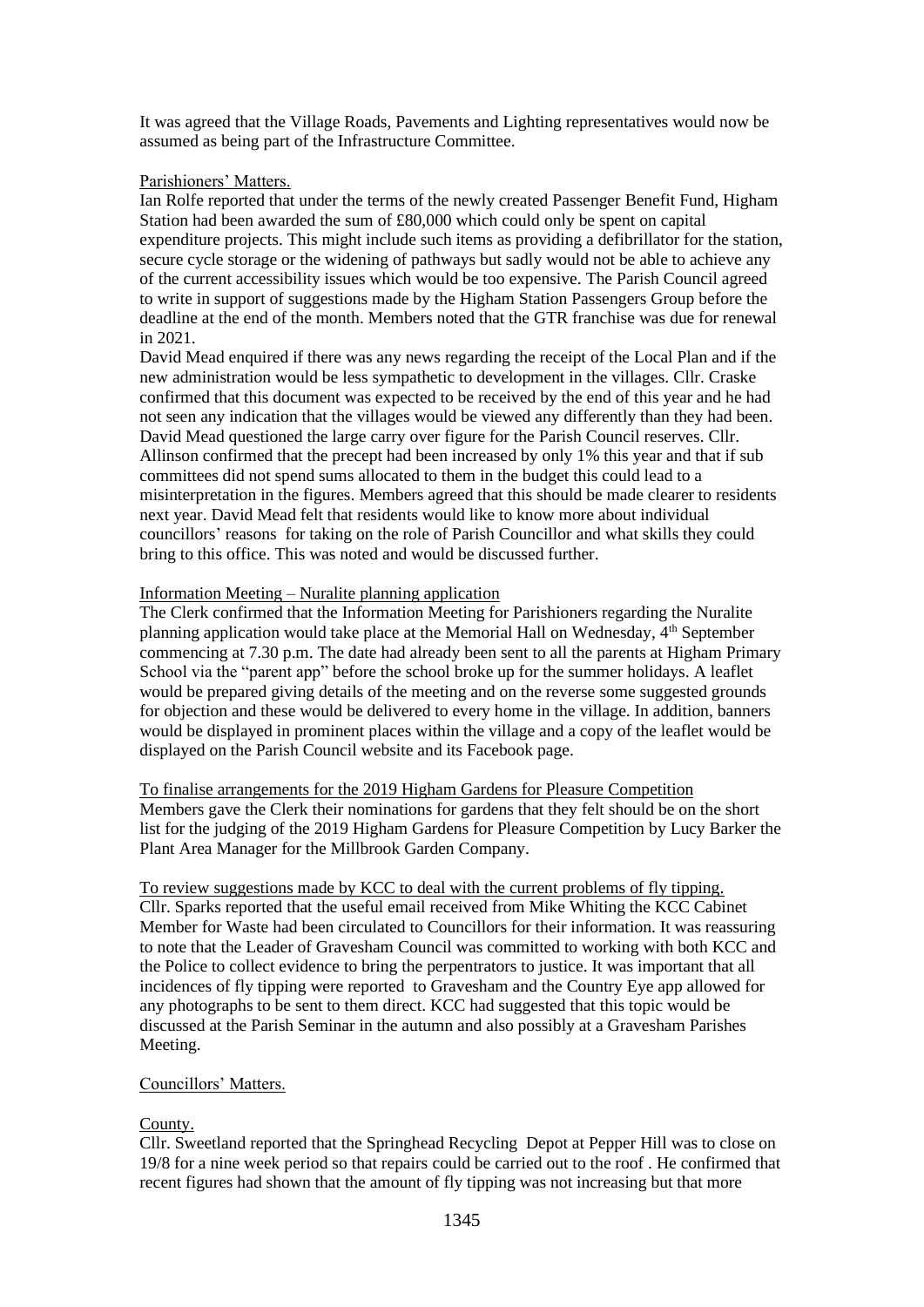people were aware of it as they used social media. He advised Parishioners to check if a contractor had a waste transfer licence as most instances of fly tipping were from criminals, builders and rogue traders. KCC had granted an additional £300,000 to facilitate the use of the tip at Cuxton. An additional £250,000 had also been allocated towards dealing with fly tipping and the Police would step up their involvement with higher fines and seizure of vehicles. Covert CCTV cameras would also be deployed.

Cllr. Sweetland reminded those present that the consultation for the proposed move of the White Horse Walk In centre at Gravesend to Darent Valley had now been extended to 21/10/19 and he urged everyone to respond.

### Borough.

Cllr. Craske reported that the uncertainty regarding the White Horse Walk In Centre had seen many patients having to re-register in the area. He reported that the Grade 2 Listed Monument on Telegraph Hill called the Larkin Memorial currently required a large amount of work carried out on it to make it safe. The Borough Council was responsible for the repairs but until they were complete would be chaining the gate to the monument and placing barriers around it for safety reasons. Members were in agreement with these measures.

### Parish.

Cllr. Pearton commented that most school buses accessing the village now seemed to be double deckers but were virtually empty. He confirmed that the Borough Council had signed up for the Payback Scheme and that help could now be offered for projects within the village. Cllr. Jeffery reminded Members that they were welcome to come to the Sun Pond on Thursday when a survey of the old pond would be conducted and advice and costings given. Cllr. Mendzil reported that she was currently investigating Environmentally Friendly Bus Shelters (Bee Shelters) as a replacement for the older bus shelters in the village.

Cllr, Sparks reminded Members about the Higham Poppy Project. Members agreed to support the group by giving a grant for them to purchase materials and storage boxes up to an estimated cost of £200.

Cllr. Allinson reminded Members that dates needed to be arranged for the Meetings of the three Standing Committees.

Cllr. Grey reported that he had been advised that wooden bollards currently knocked over and reported would not necessarily be replaced and he expressed particular concern for those missing at the traffic chicane outside the Memorial Hall.

# **BREAK FOR REFRESHMENTS**

Reports.

a. Planning.

 Plans were available for the following planning applications which had been received and reviewed by the Planning Committee:-

# Appln. no. 20190295 10, Peggoty Close

Demolition of existing conservatory and erection of single storey rear extension to form kitchen and dining room.

Appln. no. 20190385 Little Mockbeggar, Town Road

\*\*\* REVISED DESCRIPTION \*\*\* Use of the land for the stationing of 4 X caravans for occupation by seasonal agricultural workers all year round; the stationing of 16 X caravans for occupation by seasonal agricultural workers from 01 March to 31 October and the unoccupied storage of the 16 caravans over winter.

Appln. no. 20190486 15, Oak Drive

Erection of single storey rear extension.

Appln. no. 20190517 12, Carton Road

Extension to existing front dormer.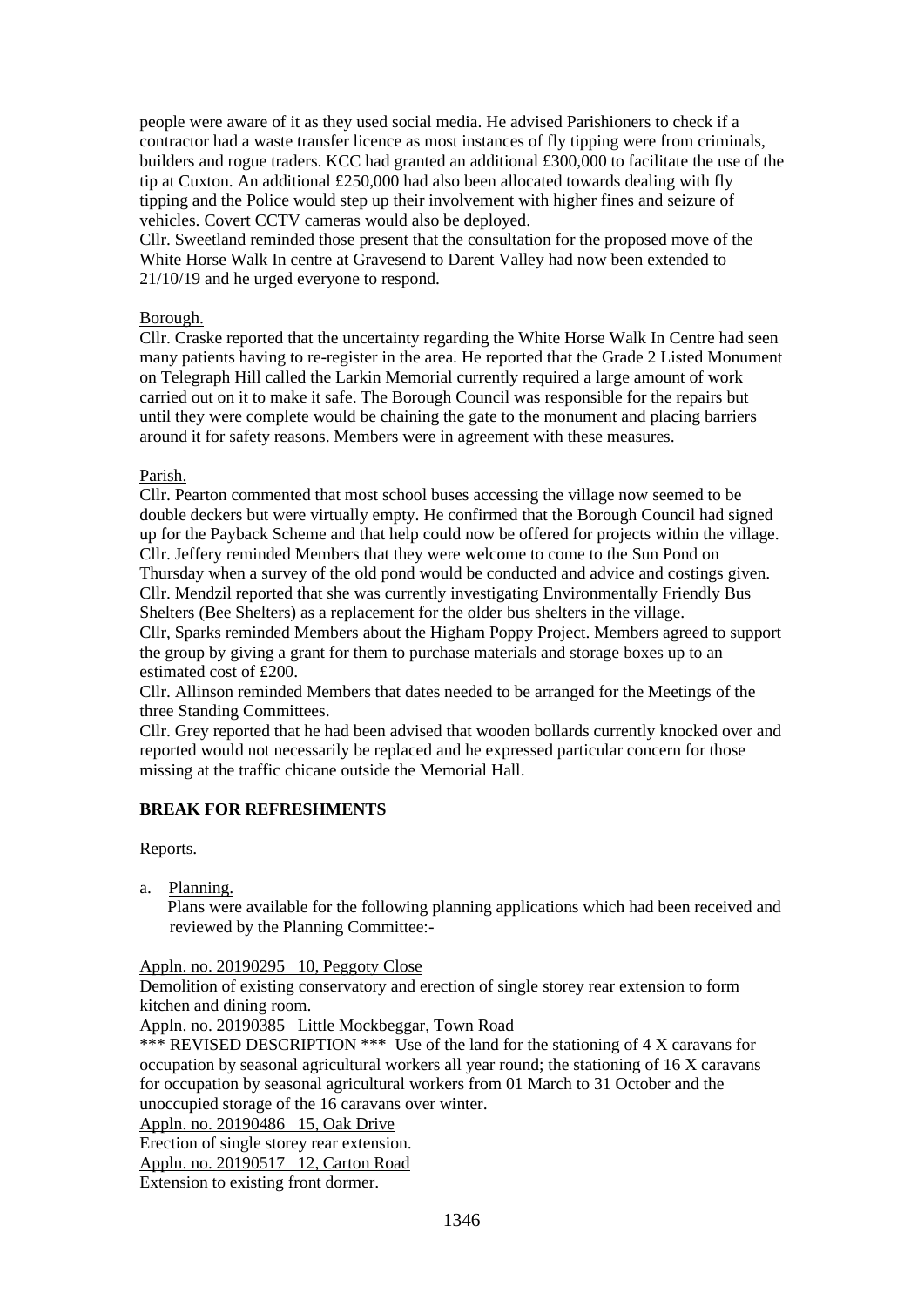Appln. no 20190290 Nuralite Industrial Estate, Canal Road

The proposal is for the systematic redevelopment of the existing Nuralite Site. This includes the importation of inert materials to cap, and landscape the historic asbestos landfill, thus containing its contamination risk. To demolish the existing buildings of the Nuralite Industrial Estate, deal with existing contamination, both through capping and removal of areas of hydrocarbon pollution, the laying of new service and utility infrastructure and the construction of 11 new purpose built light industrial type units and a site office.

Appln. no. 20190580 13, St. Johns Close

Erection of single storey rear extension to form lounge.

Appln. no. 20190537 3, Telegraph Hill

Erection of a single storey rear extension to form a garden room.

Appln. no. 20190569 Stonycroft, Telegraph Hill

Erection of a two storey front and side extension and single storey rear and front extension. Appln. no. 20190662 11, Ash Crescent

Erection of single storey rear extension and extension to the rear dormer extension.

Appln. no. 20190686 1, Whitehouse Farm Cottages, School Lane

Demolition of existing single storey side extension and erection of part two storey and part single storey side extension.

Cllr. Craske offered to arrange a meeting for all Councillors to learn more about the planning application process and in the first instance agreed to produce a sheet outlining permitted grounds for objection for a planning application.

b. Community Development Committee

 Notes from a Meeting of the CDC held on 3/6 had already been circulated to Councillors prior to the Meeting. The new Chairman of the Community Development Committee is Cllr. Stewart Mackie.

c. Infrastructure Committee

 Cllr. Sparks reported that data had been collected at the Gardeners Junction regarding illegal turns and the number of two axle vehicles passing through the village.to support an application for a weight restriction. More sessions were needed but this required more volunteers. Possibly KCC might provide a data logging strip across the road. Work on the wooden bollards by the pub was now complete and the slow sign had now been painted on the road by the junction. Drainage works to Hermitage Road were now also complete. Members referred works at The Landway back to the IFC as there was a possibility that KCC might make a contribution towards the cost. The sites for the three defibrillators needed to be notified to GBC.and Cllr. Sparks thanked Cllr. Mendzil for her help in locating a partnership agreement form.

d. Executive Management Committee There was nothing additional to report other than what had already been reported elsewhere in the Meeting.

# e. Higham Speedwatch

 Peter Leakey reported that a total of 17 Speedwatch sessions had been held over a period of 35 hours 30 minutes. Details of a total of 98 vehicles which had exceeded the speed limit had been forwarded to the Police. The highest speed observed was 46 mph. outside Buckland Farm.

# f. Kent Community Warden

 Paul Hassell reported that he had received a complaint that the footpath beside Meadows Stores which passed behind the cottages in Ville Road was now badly overgrown. He had advised the Memorial Hall Committee that signage should be displayed with a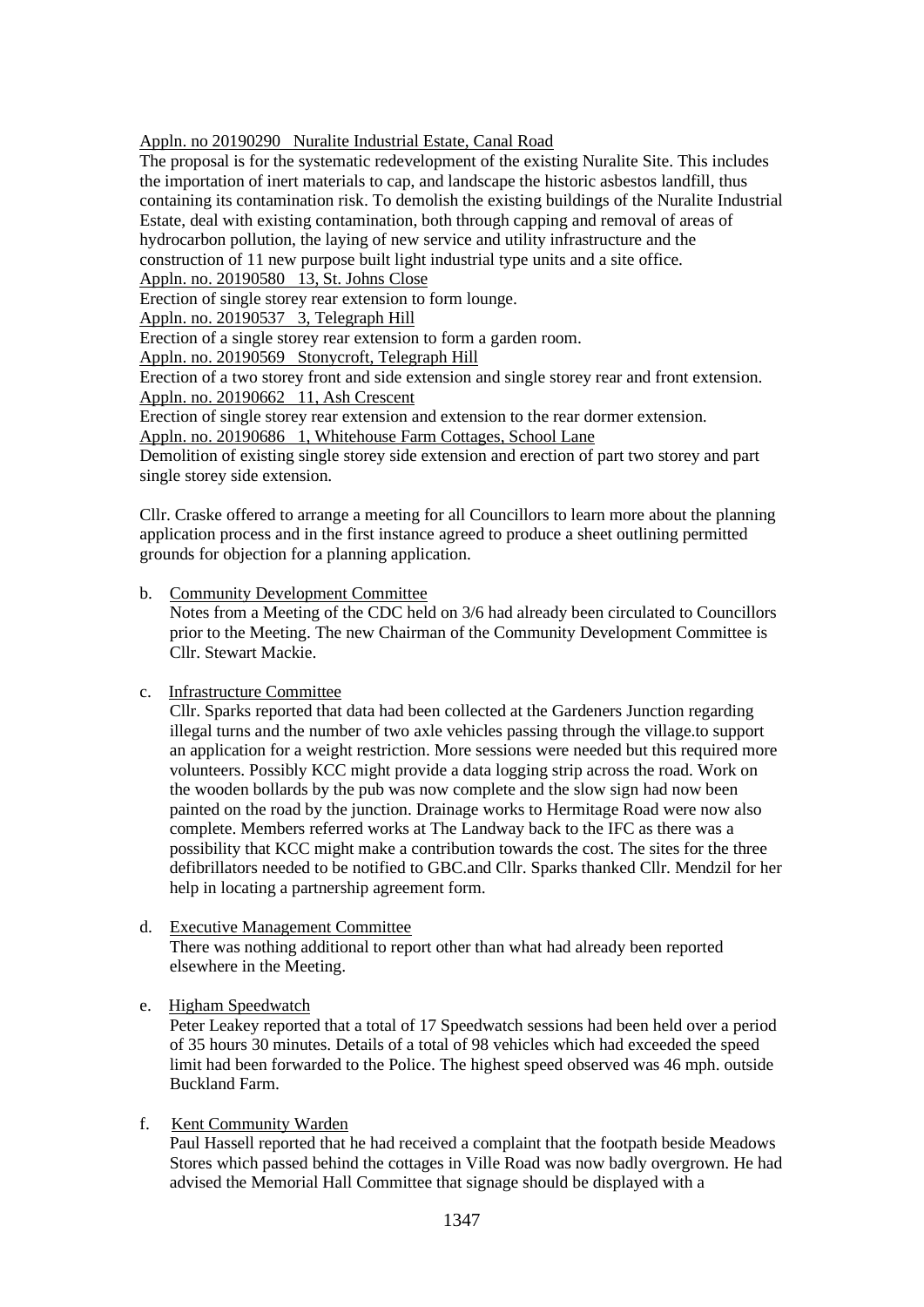disclaimer regarding anyone trying to climb on the roof of the Memorial Hall.

g. Kent Police

As the PCSOs did not attend the Meeting no report was given.

### Finance.

The Clerk asked for approval for the items shown below, this being proposed by Cllr. Jeffery, seconded by Cllr. Holmes and agreed by all Members.

| Clerks salary (May)                                        | 1150.95   |
|------------------------------------------------------------|-----------|
| HMRC (PAYE/NI May)                                         | 212.62    |
| <b>KCC</b> (LGPS May)                                      | 433.52    |
| Clerks salary (June)                                       | 1150.95   |
| HMRC (PAYE/NI June)                                        | 212.62    |
| KCC (LGPS June)                                            | 433.52    |
| Clerk (exps. use of room as office $1/4/19$ to $30/6/19$ ) | 227.50    |
| Clive Stanley (webmaster services $1/4/19$ to $30/6/19$ )  | 131.63    |
| BT (broadband)                                             | 181.47    |
| GBC (Pavilion rates 3)                                     | 831.00    |
| KALC (publication)                                         | 43.49     |
| Business Stream (allotments water rates since April 2017)  | 414.56    |
| Barclays Bank (deposit into new current account)           | 50,000.00 |
| Kirstie Shepherd (catering – Retirement Event)             | 247.00    |
| Clerk (keyboard player)                                    | 100.00    |
| Clerk (Ukulele band donation)                              | 75.00     |
| Clerk (Village Club donation)                              | 75.00     |
| Clerk (refreshments)                                       | 153.09    |
| ICO (Data Protection fee by D/D)                           | 35.00     |
| Sue Sparks (PCC coffee morning)                            | 17.10     |
| Sue Sparks (Village Plan printing)                         | 7.00      |
| Sue Sparks (supplies for gardening volunteers)             | 50.94     |
| Mr P. Leakey (2000 dog bags)                               | 47.90     |
| SSE (toilets electricity)                                  | 43.37     |
| GBC (rent for garage May by D/D)                           | 60.35     |
| GBC (rent for garage June by D/D)                          | 60.35     |

To consider the Accounting Statements and Annual Return for Local Councils in England and Wales for the Year Ended 31<sup>st</sup> March 2019 as a whole.

Copies of both the Annual Return for Local Councils in England and Wales, and accounts for the financial year ended 31st March 2019, had been circulated to Members prior to the Meeting having been signed by the Clerk as the Responsible Financial Officer. Members again noted the comments made by Nigel Wharton regarding the Council conducting a review once a year of the effectiveness of its system of internal control and the Clerk confirmed that all documents would now pass to the Independent Internal Auditor for inspection before being submitted.

To Approve the Annual Governance Statement (Section 1). Members unanimously approved the Annual Governance Statement.

To Approve the whole Accounting Statements (Section 2). Members unanimously approved the whole Accounting Statements.

Chairman to sign the Accounting Statements. The Chairman signed the Accounting Statements.